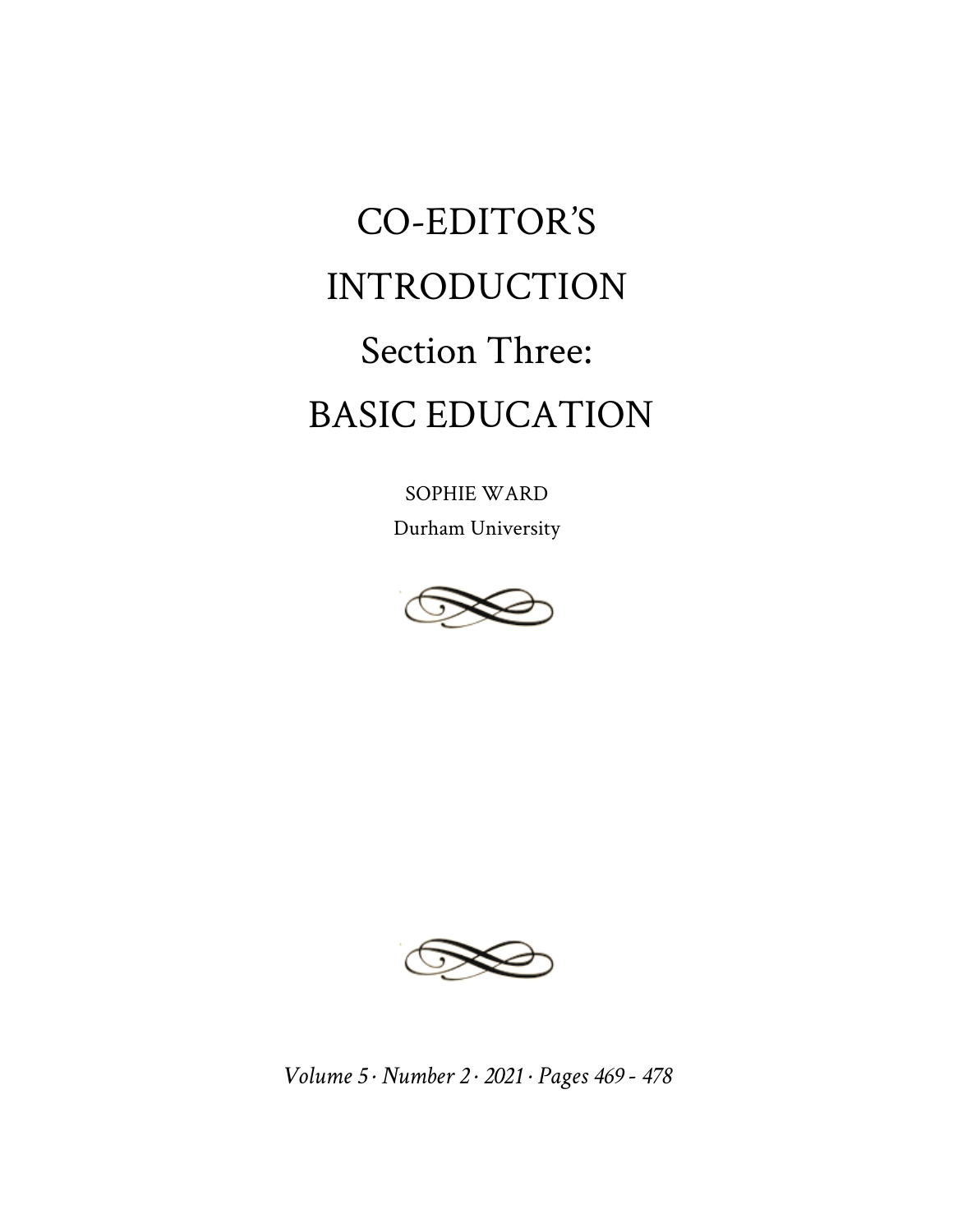ewey reminds us that democracy is more than a political system: it is a social idea that enables us to harmonize our lives. Dewey's faith in democracy as a way to build relationships of trust and reciprocity has animated children's education (K-12) internationally, both in nations that provide universal adult suffrage and those that do not. The articles in this collection respond to the challenges facing liberal democracy today by exploring both the causes of this crisis and ways to address it through the application of Dewey's theory in basic education (K-12). D

Maura Striano and Giuseppe Spadafora provide readers with an overview of Dewey's theory of education as a driving force for social change, and the role that schools may play in the cultivation of collective forms of reasoning. Striano and Spadafora describe the attack on Capitol Hill as a manifestation of distrust for democratic institutions, spawned by social and economic policy that has reduced our ability to organize ourselves in "collective realities". They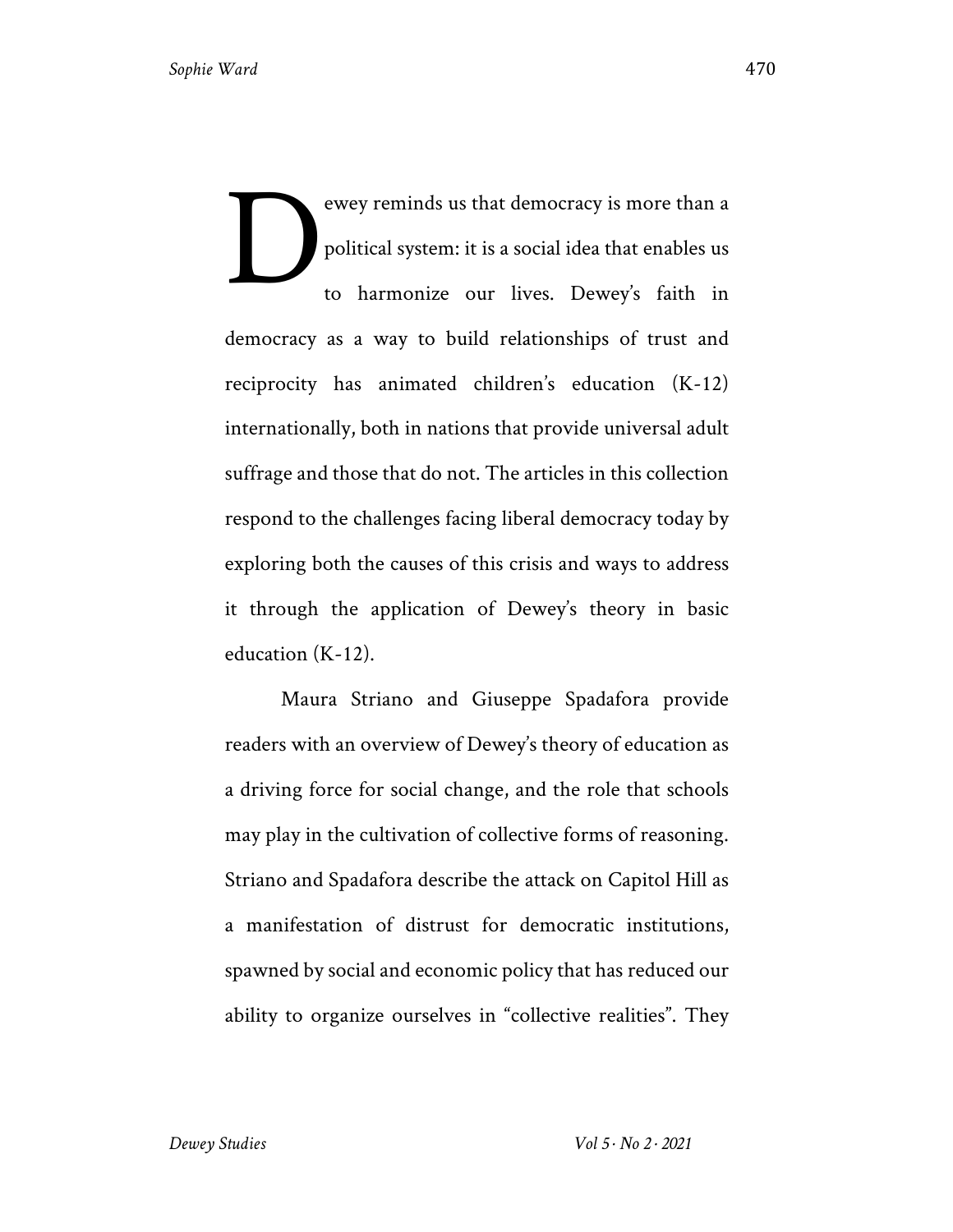propose making the classroom the location for our rediscovery of community, in line with Dewey's thinking.

In addition to fostering a sense of community in schools to counteract social atomization, in line with Striano and Spadafora, Mark Mason argues that teachers should provide "education for inclusion". This approach requires us to identify the axes along which goods are differently distributed, such as socio-economic status, ethnicity, gender, (dis)ability and location. Mason flags up international failures of leadership that are fueling animosity and social segregation around the world, and argues that exclusion is perhaps the greatest threat to liberal democracy today.

Ann Nononymous calls for a different form of education altogether: one which teaches children to understand how countries outside the US undermine democracy both directly, through election interference and influence, and indirectly through the use of social media to polarize voters and reduce public confidence in fair elections. The scale of attack on liberal democracy is, says Nononymous, enormous, and is funded by autocracies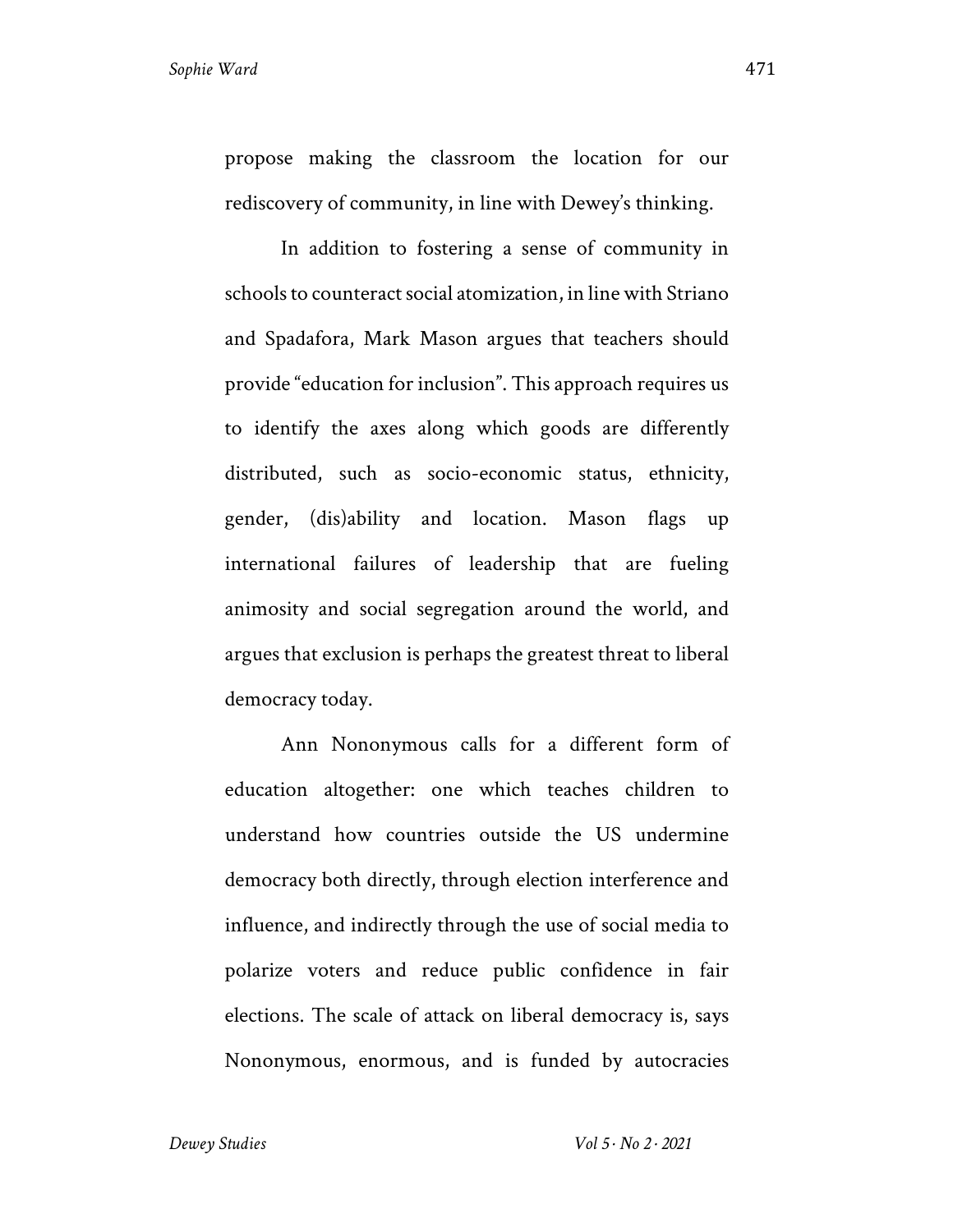across the globe. Nononymous' analysis implies that the sense of alienation and exclusion identified by Striano and Spadafora and Mason is being deliberately cultivated by governments who are hostile to democracy.

According to Jeong-Nam Kim, James Grunig, and Patrick Ortez, it is our tendency towards regressive problem-solving that makes us vulnerable to the influence of politically manipulated social media described by Nonymous. Kim et al argue that we filter out information against our pre-arrived solution in favour of evidence supporting it. This results in the proliferation of information bubbles and conspiracy theories that are readily exploited by autocracies to undermine our faith in democracy. Communication technologies, say Kim et al, enable cheap and free communication, but do not establish common foundations for people to reason and collaborate around social problems. As a result, the communal associations posited by Dewey as foundational for successful democracy are being undermined globally. To remedy this situation, Kim et al advocate education that makes us aware of *how* we are thinking.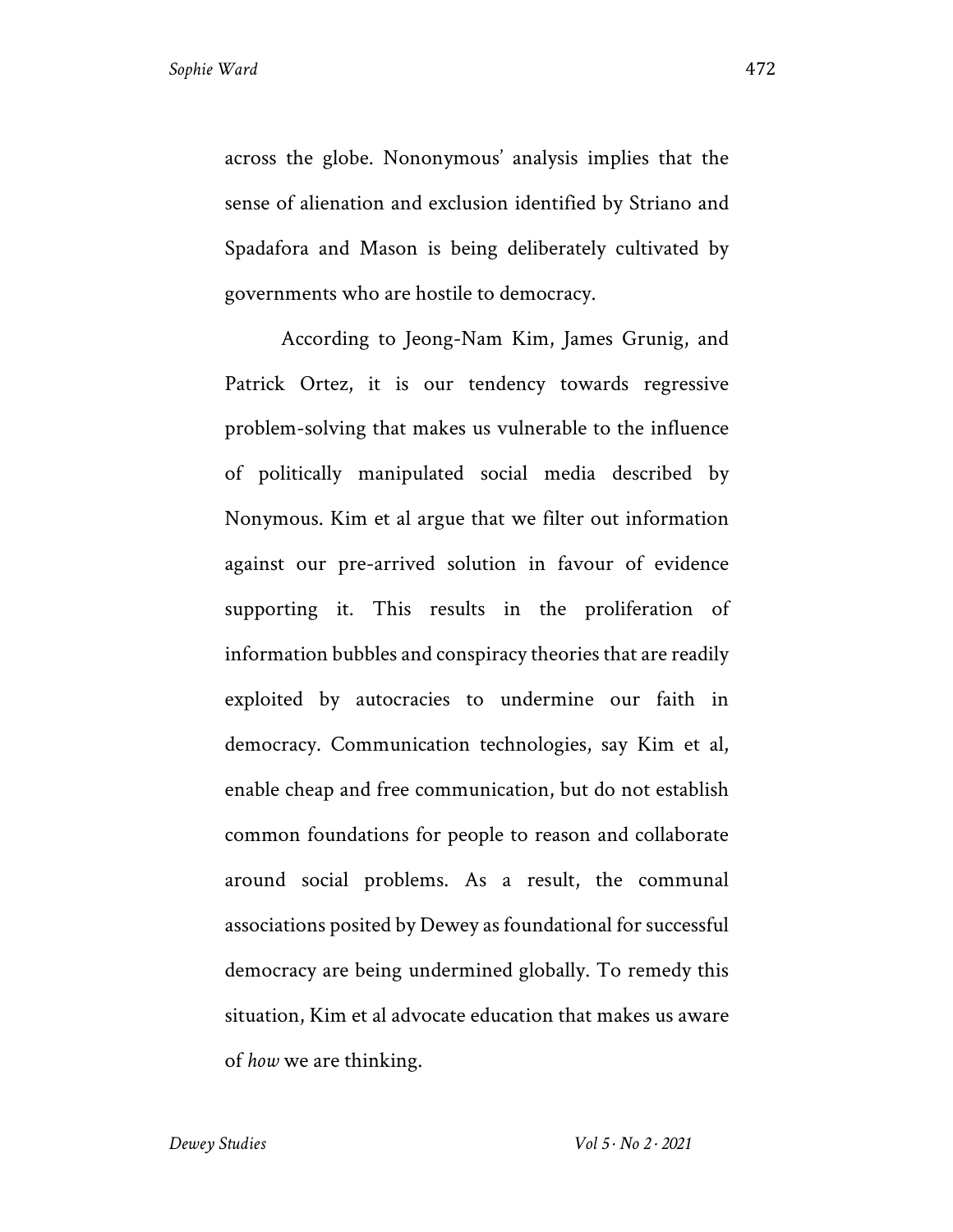Suitt, however, identifies a problem with the conceptualization of thinking in schools today that risks undermining the solution proposed by Kim et al. Drawing on Dewey's critique of the quest for certainty, Suitt says we are reluctant to confront problems in our society that might be addressed through positive action. Instead, we favour dreams of the ideal society over engagement with actual social issues, and imagine that these dreams need to be safeguarded in our schools. Citing the example of the Loudoun County school board's misgivings over critical race theory, Suitt argues that the America Dream can only be realized through "collective, intelligent action" that confronts and addresses the issue of racism. According to Suitt, protecting the "dream" of America as the land of opportunity by shutting down debate over systemic racism hinders the possibility of social action that might transform this dream into reality.

Michelle Tourbier tells us that, currently, 15 states in the US are seeking to ban the teaching of critical race theory in schools. Tourbier proposes that educators might draw on Dewey's theory to foster classroom debate on how "flights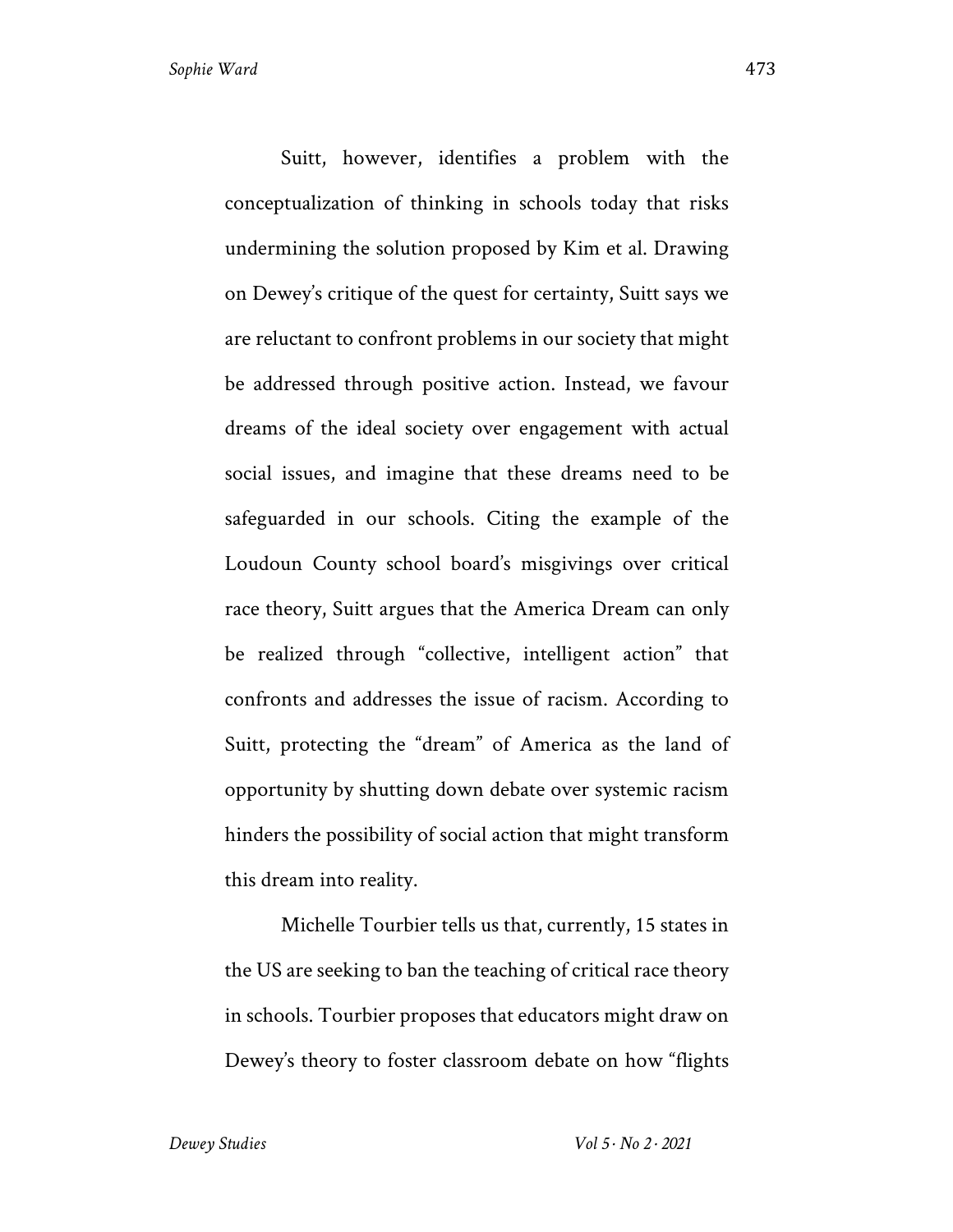of fancy" often underpin political beliefs. By encouraging children to reflect upon utopias (for example the American Dream) and helping learners to imagine more emancipatory worlds in place of our own, says Tourbier, educators may help address the crisis in liberal democracy by fostering a sense of collective agency.

This task is not likely to be easy. Carla Briffett Aktaş and Koon Lin Wong point out that the weakening of our tolerance of diversity is making it difficult for educators to cultivate the "conjoint communicated experiences" advocated by Dewey. To address this problem, Aktaş and Wong recommend the application of Nancy Fraser's (2007) social justice theory in classroom settings. This approach enables students to practice socially just interactions in preparation for their adult life by taking part in curriculum planning; working in small groups to promote respectful dialogue, and sharing their knowledge. "Shuffling the power" in schools in this way, says Aktaş and Wong, may permit majority and minority students to connect with their schooling.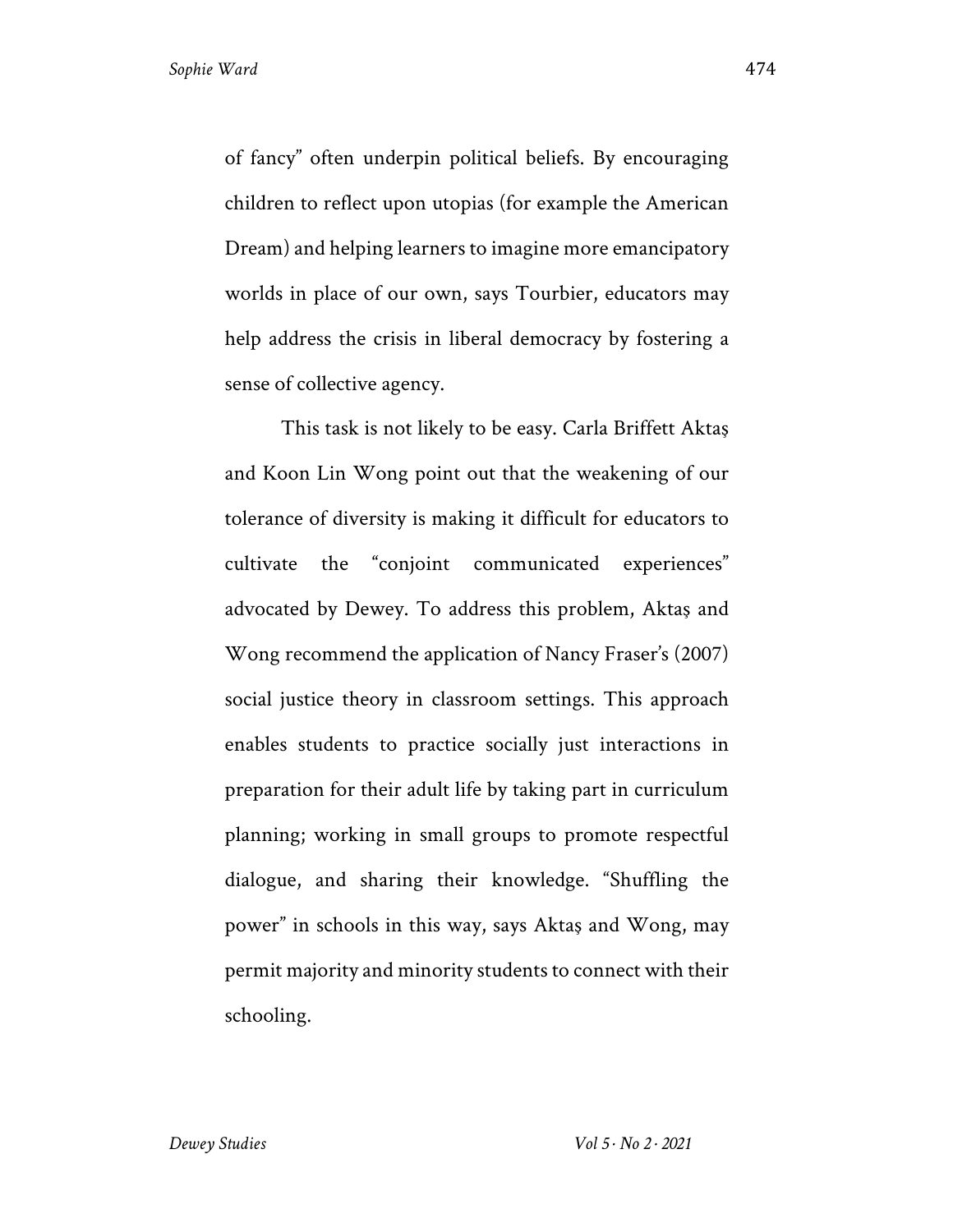Natalie Shaw goes even further, urging us to rethink the concept of school itself in order to free up educational possibilities that are currently stifled by the pursuit of outcomes, quality standards and "the next ranking of basic skills mastery". Shaw reminds us that "education as it currently stands will not save us" from the crisis in liberal democracy. If implemented, Shaw's recommendations would result in a profound "shuffling of the power" in schools that, she claims, would benefit pupils and society, and Shaw invites us to ponder why this is not happening.

Cara Furman and Cecelia Traugh quote Dewey's belief that a healthy person or culture must be able to grow. For students in the US who are perceived to be different, or who cannot conform, say Furman and Traugh, this growth is being stunted through the inhumane use of "exclusion, isolation and physical regulation". The silencing and shunning of alternative voices in schools is an assault on democracy, and Furman and Traugh call upon educators to resist this violence through the use of Descriptive Inquiry an approach grounded in care for the child. Providing examples of problematic classroom behavior, Furman and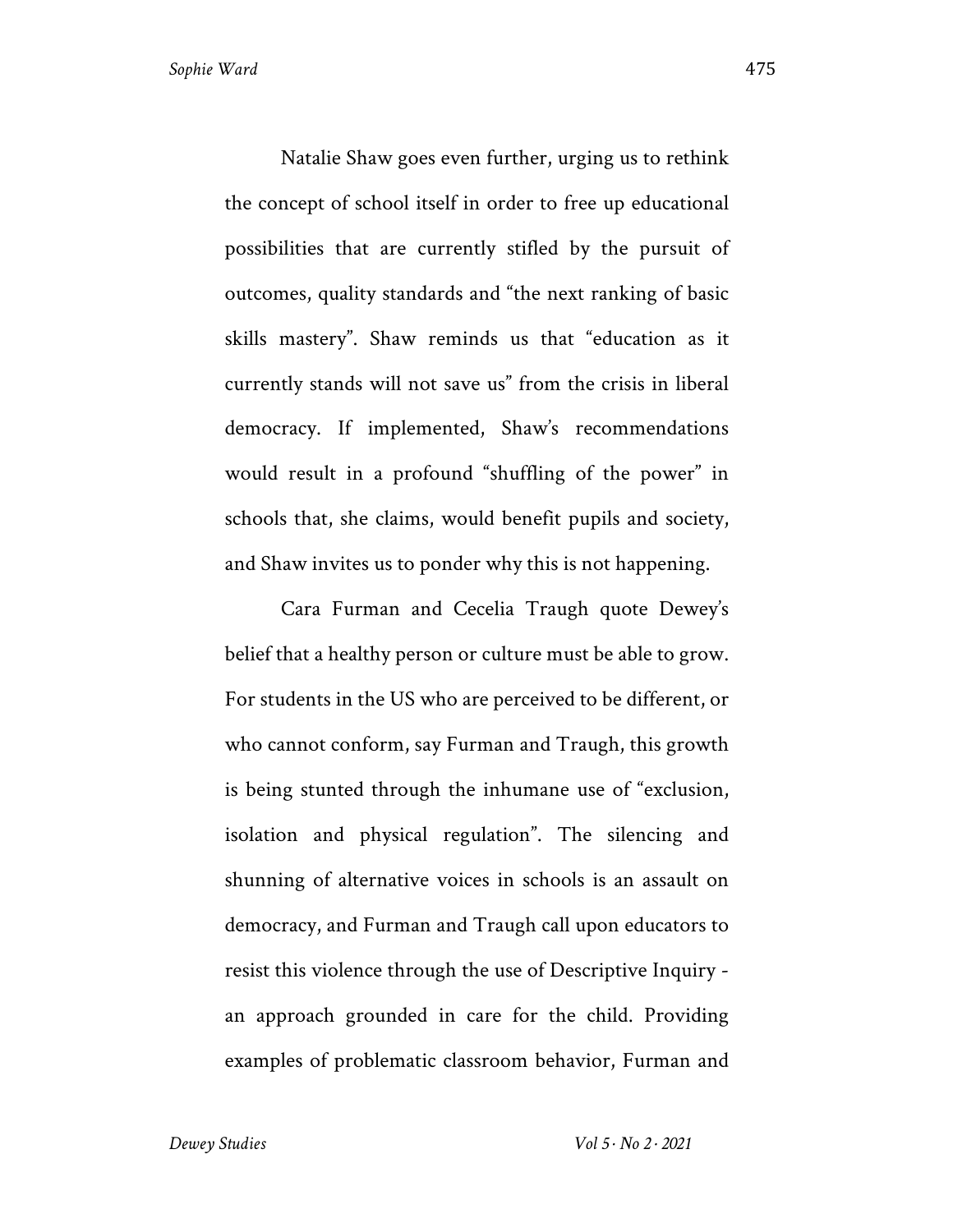Traugh demonstrate how educators may develop a humane response to children who are "different".

A similar interest in the growth of healthy persons and culture is evident in Di Wang's account of the implementation of Dewey's educational theory in schools in China. Wang defines democracy after Darhrendorf (2003) as the power of the people to achieve change in society without violence, and she explores why Dewey's writings on education for democracy are enduringly popular in China. According to Wang, child-centredness in the Chinese context mainly refers to respecting the child as a whole person. Like Traugh, Wang recognizes that the desire for conformity may suppress the expression of individuality in schools. Nevertheless, Wang argues that by emphasising child-centredness in education, it is possible for young Chinese citizens to learn to respect each other and resolve problems peacefully and creatively.

Greenhaigh-Spencer compares Dewey, Dennett and Halberstam's theories of failure, arguing that all three philosophers ground their conceptions of failure in processes of reflection and the creation of a common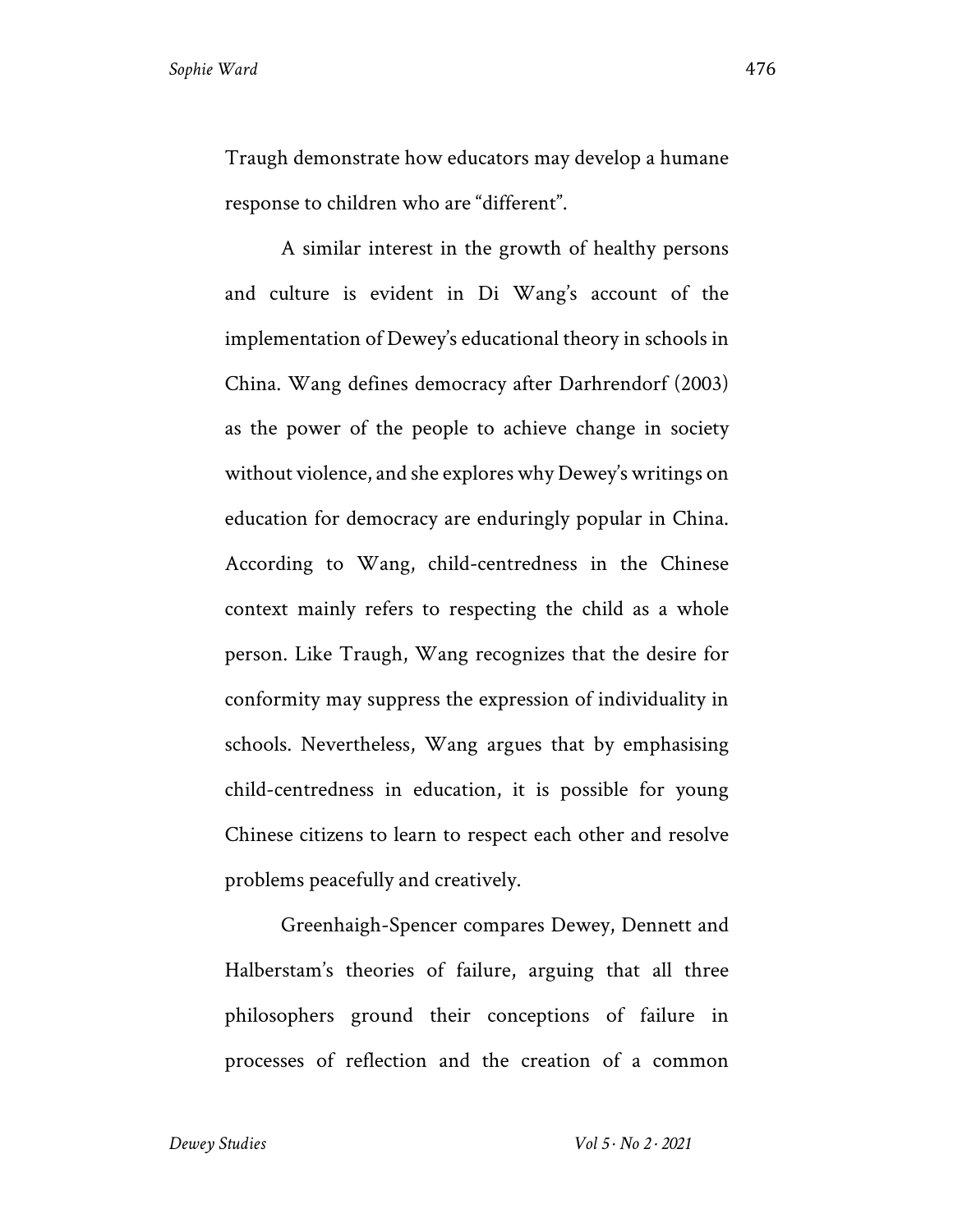subjectivity - a "we-ness" that emerges through experiencing failure together. Trying and failing, these theorists tell us, is part of being human - a hopeful process that generates new ways of knowing. Rather than seeing failure as a source of shame, educators might help students see failure as a source of insight and the driver of evolution. The crisis of liberal democracy, says Greenhaigh-Spencer, might be fruitfully explored through theories of failure that point towards the birth of new ways of knowing and acting together.

Finally, Michael Pritchard gives us cause for optimism. Pritchard reminds us that, for Dewey, reasonableness - a social disposition in which we are responsive to other people's perspectives – is an important virtue. Drawing on the work of Vivian Gussin Paley, Pritchard argues that young children start school with a capacity for moral inquiry that may be developed through reflection on moral problems. The success of Paley's approach offers us hope: if students are helped to cultivate their innate capacity for moral reflection, the crisis of liberal democracy may be a failure through which we rediscover